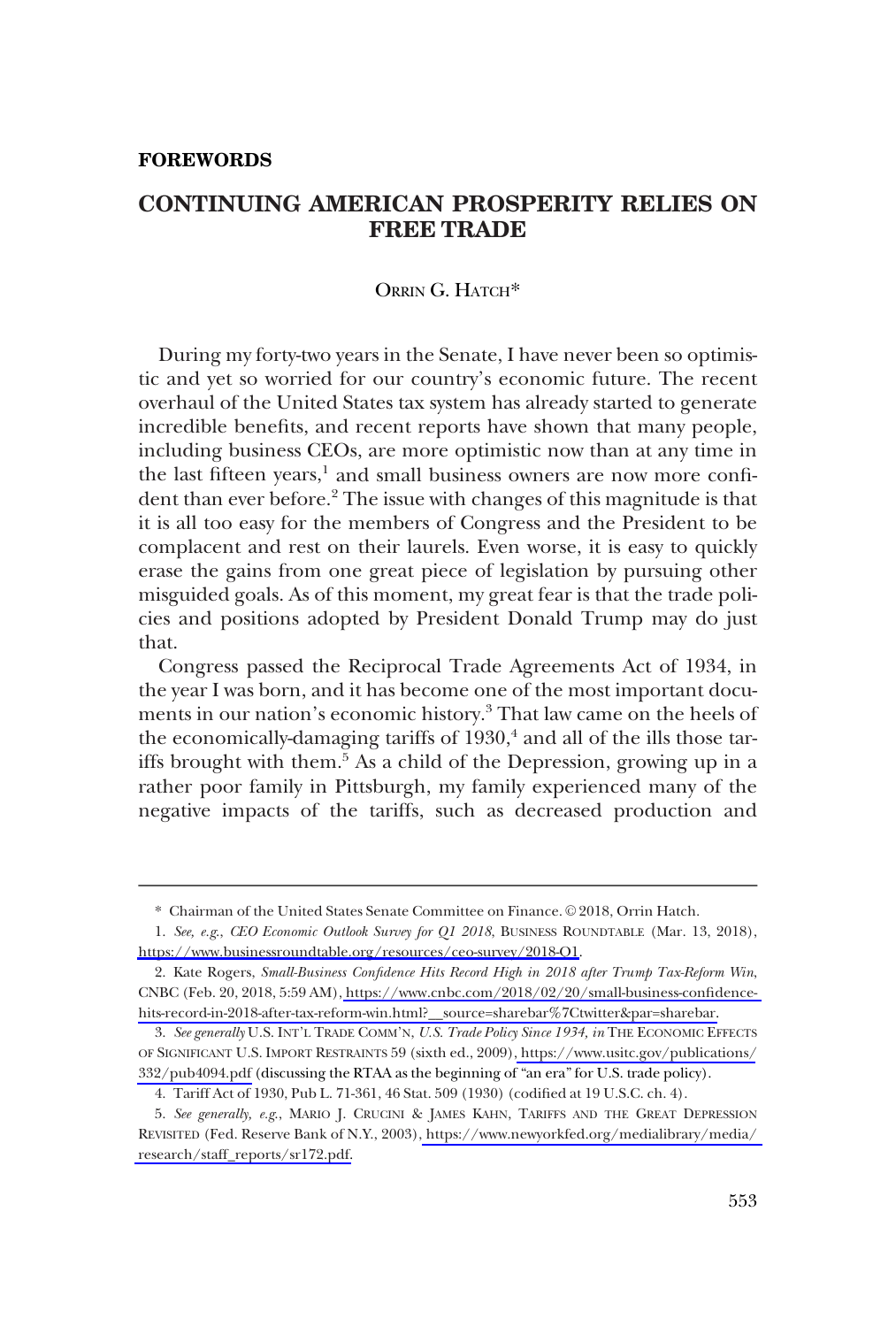#### *GEORGETOWN JOURNAL OF INTERNATIONAL LAW*

higher costs of goods and services,<sup>6</sup> making it all that more difficult for American families to provide for themselves each day.<sup>7</sup> In just four short years, the United States Congress became deeply aware that they had made a misstep, but it took nearly a decade—and a world war, I might add—to get the country back to where it had been just a few years earlier.

I share these words of caution because there is little doubt in my mind that a sloppy or misguided legislature or executive can do more harm than good when given the chance. That is why Congress and the President must continuously work to ensure that we are building on the principle of reciprocal trade liberalization that has brought so much prosperity to our country since 1934.

When President Trump first entered into office, I was encouraged by some of the comments he had made and positions he had taken on trade. After all, a foundational tenet of free trade is comparative advantage, which essentially advances the notion that trade allows countries to focus on what they do relatively more efficiently than others, and therefore makes all countries better off through free trade. Over the years, we have found that America has very clear comparative advantages as a leading innovator.8 The problem is that our innovations have been the target of other countries for years, and little has been done to combat these problems.

Take, for example, China. China poses a real threat to American companies, and the fact that business continues to be directed and structured by the Chinese government and the Communist Party unequivocally means that China is not a market economy.<sup>9</sup> In fact, any informed person knows that investment decisions in China are made at

*See* David Z. Morris, *Did Tariffs Cause the Great Depression*, FORTUNE (Mar. 4, 2018), [http://](http://fortune.com/2018/03/04/did-tariffs-cause-the-great-depression/) 6. [fortune.com/2018/03/04/did-tariffs-cause-the-great-depression/](http://fortune.com/2018/03/04/did-tariffs-cause-the-great-depression/). *See also Rustici on Smoot-Hawley and the Great Depression*, ECONTALK (Jan. 4, 2010), [http://www.econtalk.org/archives/\\_featuring/](http://www.econtalk.org/archives/_featuring/thomas_rustici/) [thomas\\_rustici/;](http://www.econtalk.org/archives/_featuring/thomas_rustici/) Bill Krist, *Did the Smoot-Hawley Tariff Cause the Great Depression?*, AM. TRADE POLICY (June 16, 2014), [http://americastradepolicy.com/did-the-smoot-hawley-tariff-cause-the-great](http://americastradepolicy.com/did-the-smoot-hawley-tariff-cause-the-great-depression/#.WvxkJ4gvyUk)[depression/#.WvxkJ4gvyUk.](http://americastradepolicy.com/did-the-smoot-hawley-tariff-cause-the-great-depression/#.WvxkJ4gvyUk)

<sup>7.</sup> Some have even argued that the stock market crash of October 1929 was in great part in anticipation of the passage of the tariffs. *See, e.g*., Alan Reynolds, *The Smoot-Hawley Tariff and the Great Depression*, CATO INST. (May 7, 2017, 3:27 PM), [https://www.cato.org/blog/smoot-hawley](https://www.cato.org/blog/smoot-hawley-tariff-great-depression)[tariff-great-depression.](https://www.cato.org/blog/smoot-hawley-tariff-great-depression)

*ee* Ana Maria Santacreu, *The Exports of Innovative Countries*, FED. RESERVE BANK OF ST. LOUIS 8. *S* (Mar. 23, 2017), [https://www.stlouisfed.org/on-the-economy/2017/march/exports-innovative](https://www.stlouisfed.org/on-the-economy/2017/march/exports-innovative-countries)[countries.](https://www.stlouisfed.org/on-the-economy/2017/march/exports-innovative-countries)

*See* Memorandum from Leah Wils-Owens, Office of Policy, Enforcement & Compliance, to 9. Gary Taverman, Deputy Assistant Sec'y for Antidumping and Countervailing Duty Operations, China's Status as a Non-Market Economy (Oct. 26, 2017), [https://enforcement.trade.gov/](https://enforcement.trade.gov/download/prc-nme-status/prc-nme-review-final-103017.pdf)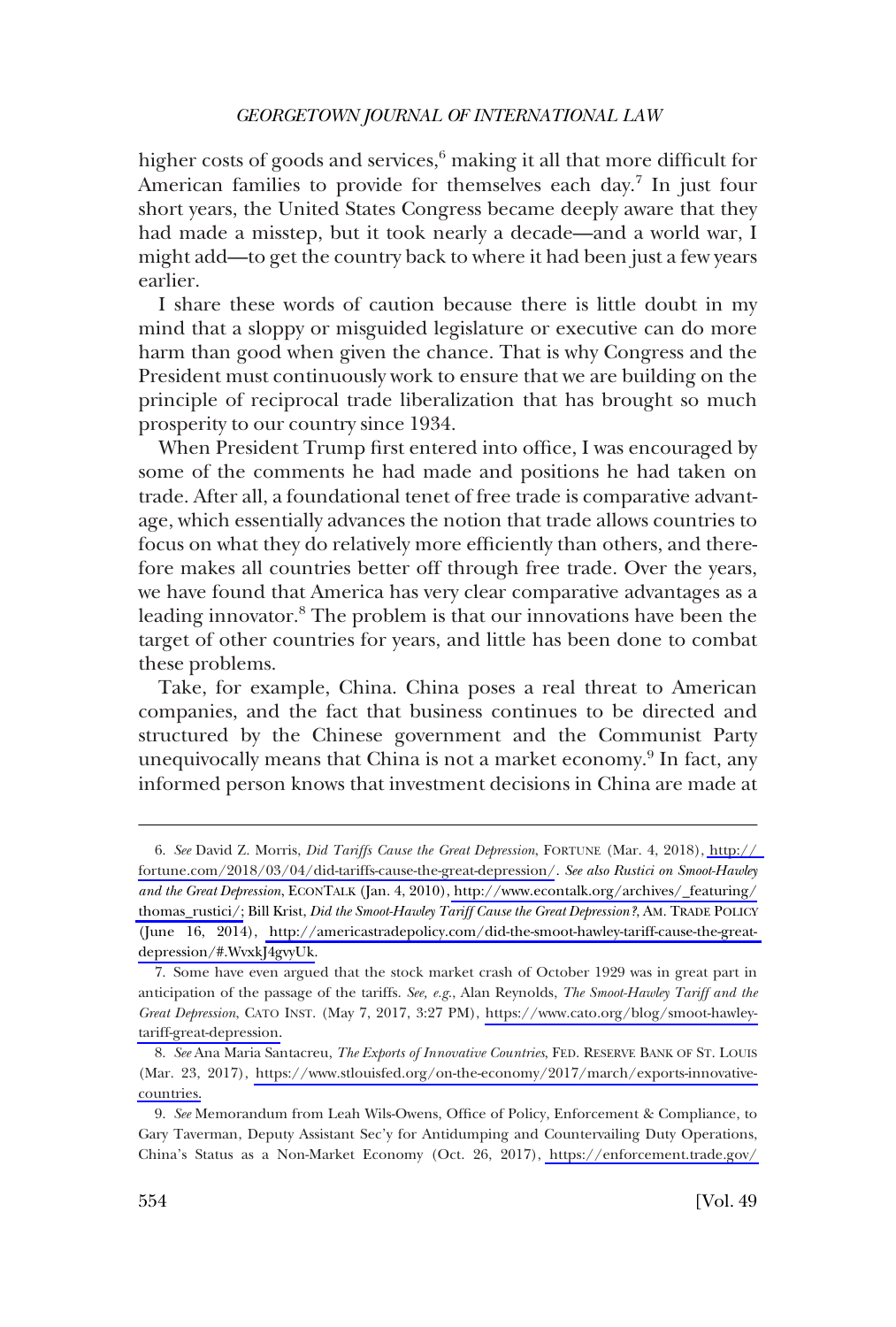### *HATCH FOREWORD*

least as much on the basis of politics<sup>10</sup> as they are for economic returns. In order to grow their economy, China has mismanaged many of those investments—as non-market economies always have. Take, for example, the Chinese overcapacity in steel and aluminum production that has caused so much harm to the United States and to countries around the world.<sup>11</sup> China's actions do not end there though. In fact, many have convincingly argued that actions by the Chinese government to mandate forced technology transfers; allow for broad violations of intellectual property rights; and the creation of other tariff and non-tariff trade barriers preventing market access to American innovators could considerably damage the United States economic standing in the future.<sup>12</sup> No WTO member can honestly say that China's actions exemplify the purpose and intent of our multilateral agreements.<sup>13</sup>

What is more, these types of trade barriers are not just specific to China. In fact, our long-time ally, the European Union, consistently targets American technology companies through state aid rulings, arbitrary and poorly defined privacy standards that conflict with the internal actions of the EU member states, and, most recently, discriminatory "digital activities" taxes.<sup>14</sup> Our other long-time trading partners like Canada, India, Korea, and others also maintain market-closing

11. Richard Chriss, Letter to the Editor, *Chinese Steel Overcapacity: A World Problem*, WALL ST. J. (Oct. 25, 2017, 12:26 PM), [https://www.wsj.com/articles/chinese-steel-overcapacity-a-world](https://www.wsj.com/articles/chinese-steel-overcapacity-a-world-problem-1508948784)[problem-1508948784.](https://www.wsj.com/articles/chinese-steel-overcapacity-a-world-problem-1508948784)

*See Why the U.S.-China 'Trade War' is Really About the Future of Innovation*, 12. KNOWLEDGE@WHARTON (Apr. 9, 2018), [http://knowledge.wharton.upenn.edu/article/u-s-china](http://knowledge.wharton.upenn.edu/article/u-s-china-trade-war-really-future-innovation/)[trade-war-really-future-innovation/.](http://knowledge.wharton.upenn.edu/article/u-s-china-trade-war-really-future-innovation/) *See also, e.g*., *Hearing on The Impact of International Technology Transfer on American Research and Development Before the Subcomm. on Investigations and Oversight of the H. Sci. Comm*., 112th Cong. (2012) (statement of Robert D. Atkinson, President and Founder, Information Technology and Innovation Foundation), [http://www2.itif.org/2012-international](http://www2.itif.org/2012-international-tech-transfer-testimony.pdf)[tech-transfer-testimony.pdf](http://www2.itif.org/2012-international-tech-transfer-testimony.pdf) (discussing forced technology transfers and theft specifically).

13. *See generally, e.g*., General Agreement on Tariffs and Trade, Oct. 30, 1947, 61 Stat. A-11, 55 U.N.T.S. 194; General Agreement on Trade in Services, Apr. 15, 1994, Marrakesh Agreement Establishing the World Trade Organization, Annex 1B, 1869 U.N.T.S. 183; General Agreement on Trade-Related Aspects of Intellection Property, Apr. 15, 1994, Marrakesh Agreement Establishing the World Trade Organization, Annex 1C, 1869 U.N.T.S. 299.

*See* European Commission Press Release IP/18/2041, Digital Taxation: Commission 14. Proposes New Measures to Ensure that All Companies Play Fair in the EU (Mar. 21, 2018), [http://europa.eu/rapid/press-release\\_IP-18-2041\\_en.htm](http://europa.eu/rapid/press-release_IP-18-2041_en.htm) (discussing the EU's "digital activities" tax).

[download/prc-nme-status/prc-nme-review-final-103017.pdf](https://enforcement.trade.gov/download/prc-nme-status/prc-nme-review-final-103017.pdf) (finding that China is not a market economy).

*See generally, e.g*., Georgine K. Fogel, Business Environment in China: Economic, Political, 10. and Cultural Factors (MBAA Int'l Conference, Mar. 26, 2010), [http://www.usi.edu/media/](http://www.usi.edu/media/3654697/business-environment-china.pdf) [3654697/business-environment-china.pdf](http://www.usi.edu/media/3654697/business-environment-china.pdf) (discussing the impact of politics on business decisions within China).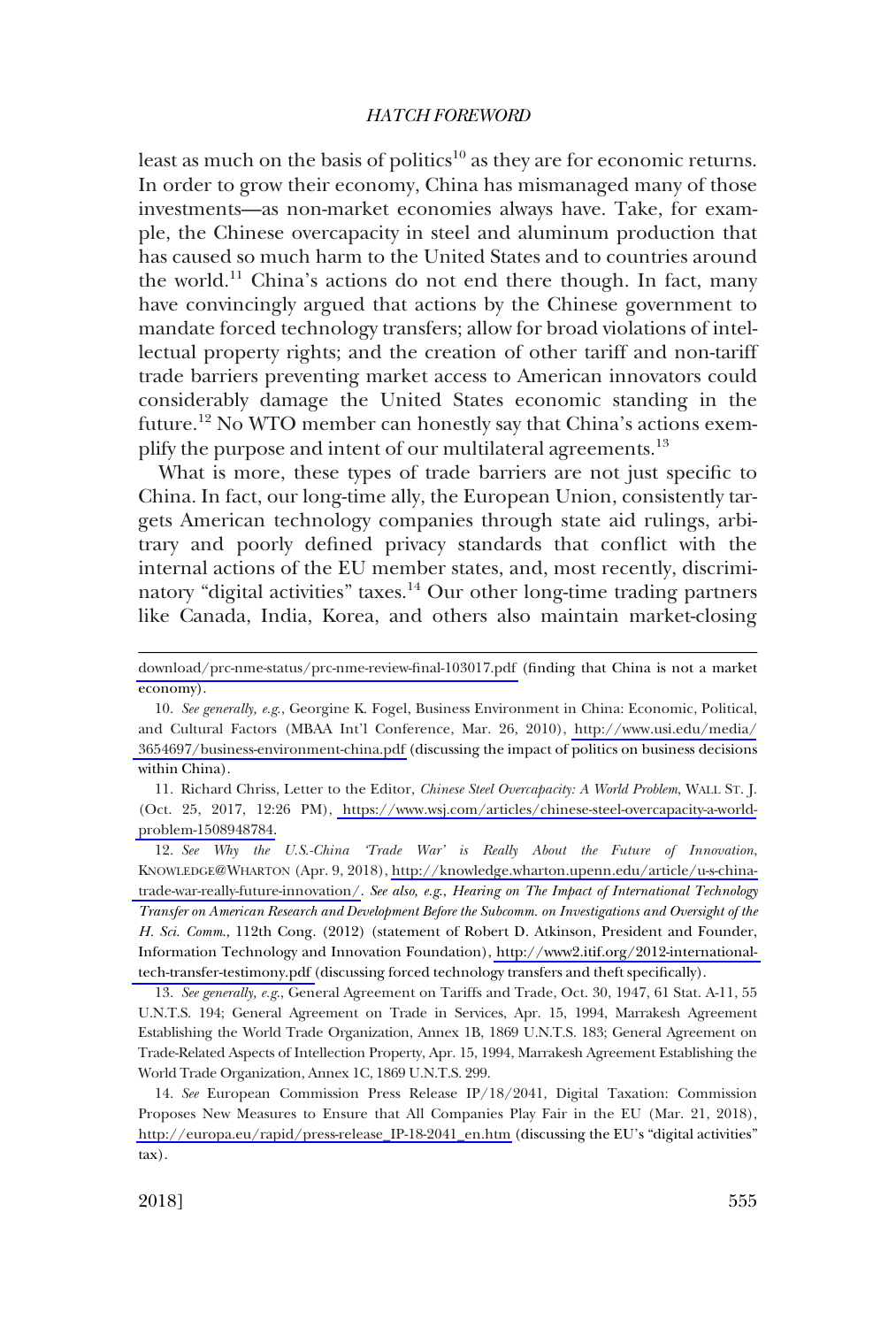#### *GEORGETOWN JOURNAL OF INTERNATIONAL LAW*

measures, including price controls that undermine market-based valuations of innovative medicines and medical technology.<sup>15</sup> Here at home we have broadly opened our borders, with lower average tariffs<sup>16</sup> on imported goods than most other countries.

The need to directly address these challenges is why Congress passed the bipartisan Trade Promotion Authority<sup>17</sup> ("TPA") in 2015. That law requires that the President frequently report to Congress, achieve trade deals that meet Congressional priorities, and be transparent with the American people. If the President can achieve these goals, then the trade agreement reached is afforded streamlined consideration in Congress. TPA is critical in getting the best possible deals for America because it shows other countries that Congress and the President are working together. That is also why it is critical that our negotiators consistently refer to the specific goals enumerated in TPA.

The problem is that there are many, both within this current administration, as well as outside it, who do not share the goals and expectations set by Congress in TPA. While I can appreciate their difference of opinion on certain matters, the failure to adhere to Congressionallymandated negotiating objectives undermines the leverage our negotiators have to seek strong trade agreements. Moreover, we should not threaten the jobs and purchasing power of all Americans by undermining existing trade agreements. Our forefathers provided Congress broad authority over tariffs and treaties for a reason,<sup>18</sup> and I will ensure those authorities are respected and maintained.

I am optimistic about our future, but my forty-two years in the Senate have taught me to be a cautious optimist. That time has also taught me that intentionally or not, it is far too easy to fall off the narrow path of serving America's best interests. That is why I will continue to press

*See, e.g*., Robert A. Freeman & D. Wayne Taylor, Opinion, *Be Wary of Canada's Drug Controls*  15. *and Lack of IP Protections*, THE HILL (Mar. 19, 2018, 2:00 PM), [http://thehill.com/opinion/](http://thehill.com/opinion/healthcare/378686-be-wary-of-canadas-drug-price-controls-and-lack-of-ip-protections) [healthcare/378686-be-wary-of-canadas-drug-price-controls-and-lack-of-ip-protections](http://thehill.com/opinion/healthcare/378686-be-wary-of-canadas-drug-price-controls-and-lack-of-ip-protections) (discussing Canada's drug price controls). *See also Pharmaceutical Price Controls in OECD Countries, Implications for American Consumers, Pricing, Research and Development, and Innovation: Hearing Before the S. Comm. on Health, Education, Labor and Pensions*, 109th Cong. (2005) (testimony of Grant D. Aldonas, Under Secretary for International Trade), [https://www.help.senate.gov/imo/media/doc/](https://www.help.senate.gov/imo/media/doc/Aldonas-SenHELP-Rx-2-17-05.pdf) [Aldonas-SenHELP-Rx-2-17-05.pdf](https://www.help.senate.gov/imo/media/doc/Aldonas-SenHELP-Rx-2-17-05.pdf) (discussing the price control measures in OECD countries, many of which have continued or grown since the testimony was given in 2005).

<sup>16.</sup> Drew Desilver, *U.S. Tariffs are Among the Lowest in the World – and in the Nation's History*, PEW RESEARCH CTR. (Mar. 22, 2018), [http://www.pewresearch.org/fact-tank/2018/03/22/u-s-tariffs](http://www.pewresearch.org/fact-tank/2018/03/22/u-s-tariffs-are-among-the-lowest-in-the-world-and-in-the-nations-history/)[are-among-the-lowest-in-the-world-and-in-the-nations-history/](http://www.pewresearch.org/fact-tank/2018/03/22/u-s-tariffs-are-among-the-lowest-in-the-world-and-in-the-nations-history/).

<sup>17.</sup> Bipartisan Congressional Trade Priorities and Accountability Act of 2015, Pub. L. No. 114- 26, 129 Stat 319 (2015) (codified at 19 U.S.C. §§ 4201–10).

<sup>18.</sup> *See, e.g*., U.S. CONST. art. I, § 8, cl 1.